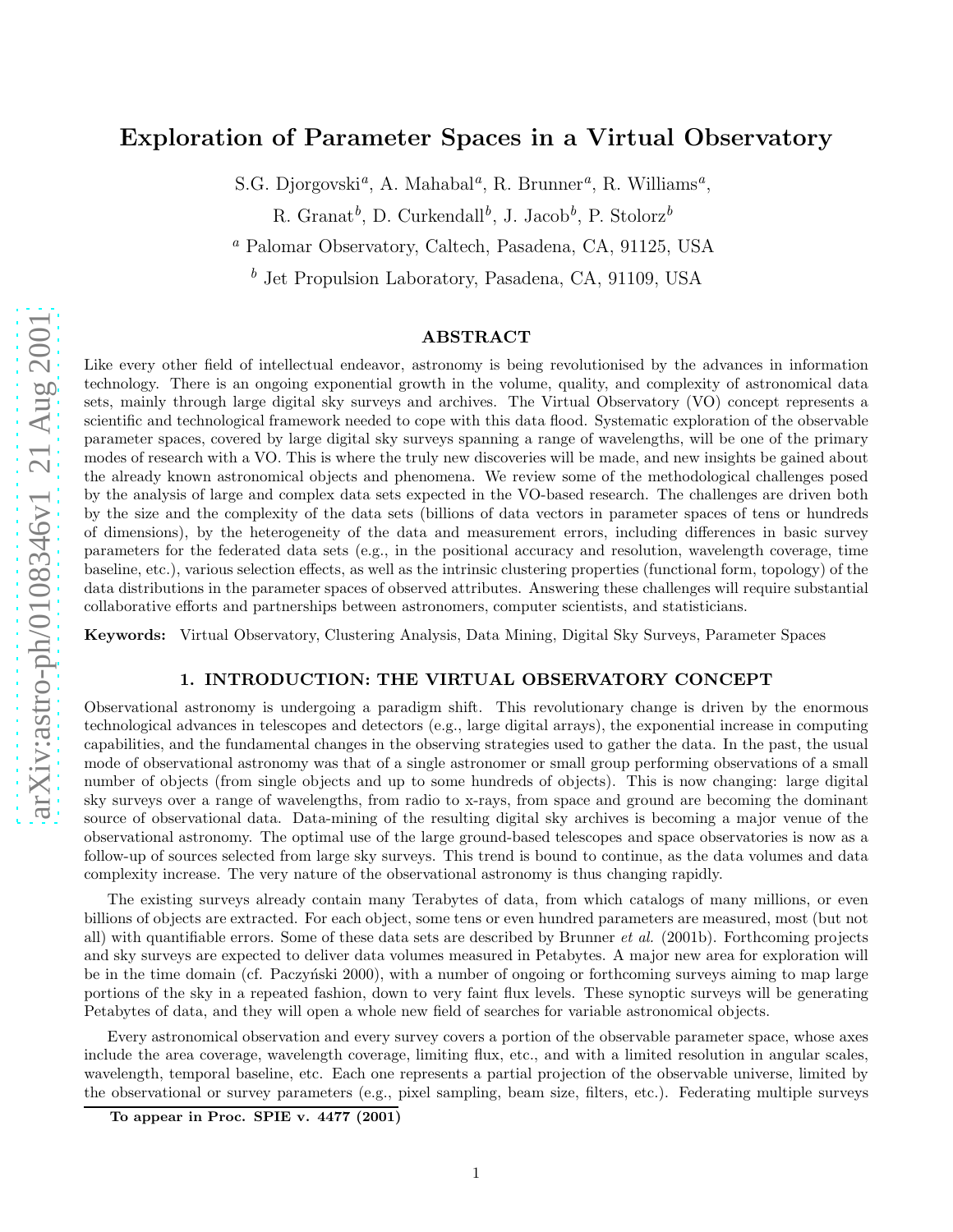sampling different portions of the observable parameter space thus provides a much more complex, but also a more complete view of the physical universe.

This great richness of information is hard to translate into a derived knowledge and physical understanding. Questions abound: How do we effectively explore datasets comprising hundreds of millions or billions of objects each with hundreds of attributes? How do we objectively classify the detected sources to isolate subpopulations of astrophysical interest, and quantify their properties? How do we identify correlations and anomalies within the data sets? How do we use the data to constrain astrophysical interpretation, which often involve highly non-linear parametric functions derived from fields such as physical cosmology, stellar structure, or atomic physics? How do we match these complex data sets with equally complex numerical simulations, and how do we evaluate the performance of such models? And equally important, what are the limits of our current knowledge imposed by the existing data?

The key task is now to enable an efficient and complete scientific exploitation of these enormous data sets. Similar situations exist in many other fields of science and applied technology today. This poses many technical and conceptual challenges, and it may lead to a whole new methodology of doing science in the information-rich era.

In order to cope with this data flood, the astronomical community started a grassroots initiative, the National (and ultimately Global) Virtual Observatory. A Virtual Observatory would federate numerous large digital sky archives, provide the information infrastructure and standards for ingestion of new data and surveys, and develop the computational and analysis tools with which to explore these vast data volumes. Responding to this urgent need, the National Academy of Science Astronomy and Astrophysics Survey Committee, in its new decadal survey, Astronomy and Astrophysics in the New Millennium (McKee, Taylor, et al. 2001) recommends, as a first priority, the establishment of a National Virtual Observatory (NVO). Recognising the ultimately international/global nature of this concept, we will hereafter refer to it simply as a Virtual Observatory (VO).

The VO would provide new opportunities for scientific discovery that were unimaginable just a few years ago. Entirely new and unexpected scientific results of major significance will emerge from the combined use of the resulting datasets, science that would not be possible from such sets used singly. In the words of a White Paper (2001), the VO will serve as an engine of discovery for astronomy.

Implementation of the VO involves significant technical challenges on many fronts, including database architecture, archive federation, standardisation of metadata, data formats, and exchange protocols, and above all, data analysis and understanding. This will include data mining, visualisation, novel statistical techniques, etc.

A number of reviews and contributed papers relevant for the subject can be found in the volumes edited by Brunner et al. (2001) and Banday et al. (2001), and in these Proceedings. Here we review some of the novel scientific directions and technical challenges posed by a general research function of the VO, the exploration of large data parameter spaces derived from massive digital sky surveys.

## 2. EXPLORATION OF PARAMETER SPACES: A SYSTEMATIC APPROACH TO DISCOVERY

Every astronomical data set, from individual measurements, images, or spectra, to large digital sky surveys, covers some finite portion of the observable parameter space, and is thereby limited in its descriptive power.

Some axes of the observable parameter space are obvious and well understood: the flux limit (depth), the solid angle coverage, and the range of wavelengths covered (or spectra). Others include the limiting surface brightness (over a range of angular scales), angular resolution, wavelength resolution, polarization, and especially variability over a range of time scales (or more generally, temporal power spectra); all of them applying at any wavelength, and again as a function of the limiting flux. In some cases (e.g., the Solar system, Galactic structure) apparent and proper motions of objects are detectable, adding additional information axes. For well-resolved objects (e.g., galaxies), there should be some way to quantify the image morphology as one or more parameters. And then, then there are the non-electromagnetic information channels, e.g., neutrinos, gravity waves, cosmic rays . . . The observable parameter space is enormous!

Every astronomical observation or data set, large digital sky surveys included, samples only a small portion of this grand observable parameter space, usually covering only some of the axes and only with a limited dynamical range along each axis. Every survey is also subject to its own selection and measurement limits, e.g., limiting fluxes, surface brightness, angular resolution, spectroscopic resolution, sampling and baseline for variability if multiple epoch observations are obtained, etc. Surveys thus represent hypervolumes in the observable parameter space, delimited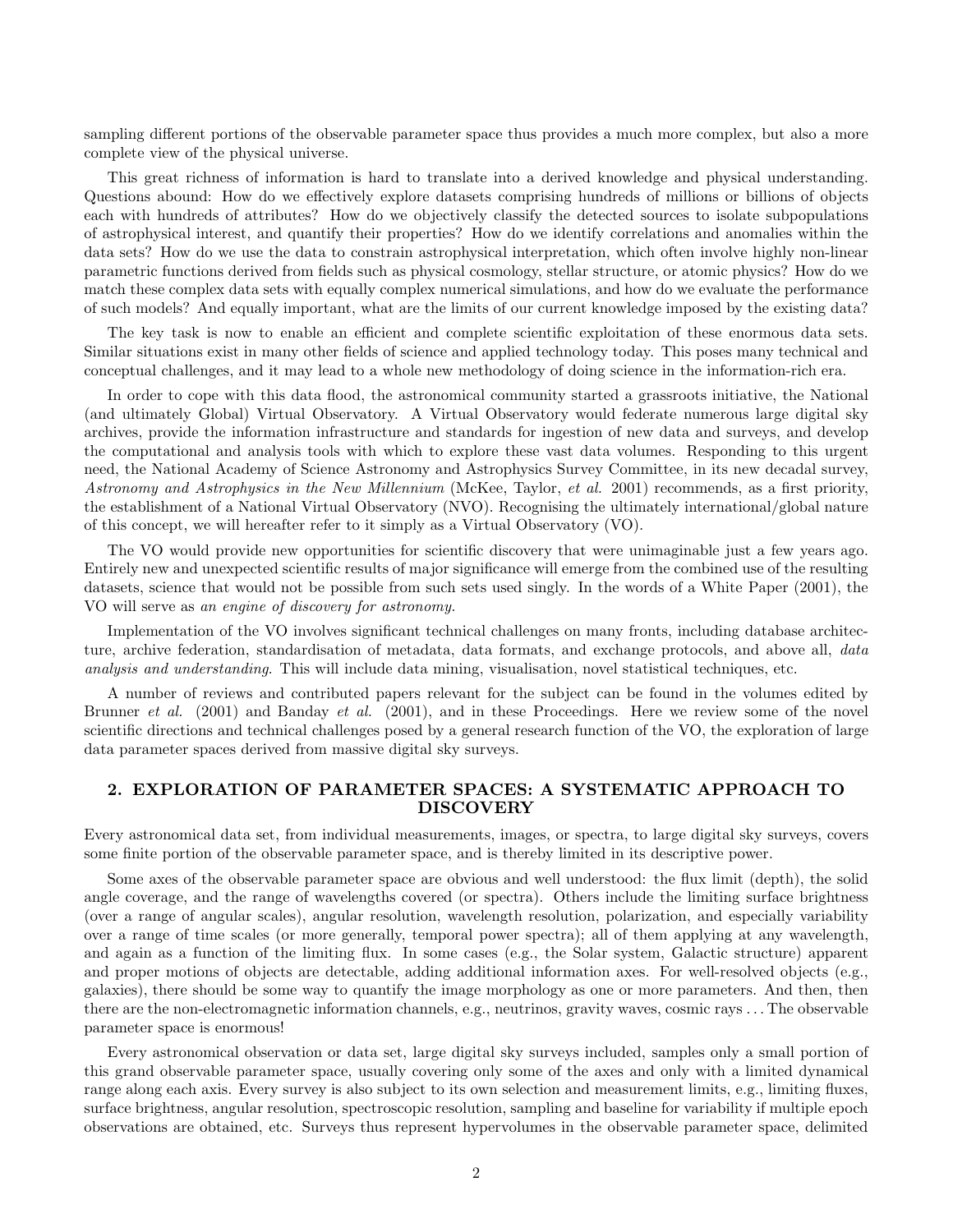by the survey parameters. Individual sources represent data points (or vectors) in this multidimensional space, and are detected if they fall within one or more of the surveyed volumes.

We can thus, in principle, measure a huge amount of information arriving from the universe, and so far we have sampled well only a relatively limited set of sub-volumes of this large, observable parameter space. We have a much better coverage along some axes than others: for example, we have fairly good sky surveys in the visible, NIR, and radio; more limited all-sky surveys in the x-ray and FIR regimes; etc. Likewise, some gaps in the coverage are glaring: for example, it would be great to have an all-sky survey at the FIR and sub-mm wavelengths, reaching to the flux levels we are accustomed to in the visible or radio surveys, and with an arcsecond-level angular resolution; this is currently technically difficult and prohibitively expensive, but it is possible. The whole time domain is another great potential growth area. Some limits are simply technological or practical (e.g., the cost issues); but some are physical, e.g., the quantum noise limits, or the opacity of the Galactic ISM.

Historically, the concept of the systematic exploration of the universe through a systematic study of the observable parameter space was pioneered by Fritz Zwicky, starting in 1930's (see, e.g., Zwicky 1957). While his methodology and approach did not find many followers, the core of the important ideas was clearly there. Zwicky was limited by the technology available to him at the time; probably he would have been a major developer and user of a VO today! Another interesting approach was taken by Harwit (1975; see also Harwit & Hildebrand 1986), who examined the limits and selection effects operating on a number of axes of the observable parameter space, and tried to estimate the number of fundamental new ("class A") astrophysical phenomena remaining to be discovered. While one could argue with the statistics, philosophy, or details of this analysis, it poses some interesting questions and offers a very general view of our quest to understand the physical universe.

So, it is not just the space we want to study; it is the observable parameter space, as a means of encoding systematically our empirical knowledge about the universe. Much of the total observable parameter space which is in principle (i.e., technologically) available to us is still very poorly sampled: astronomy is far from being a finished science!

The unexplored regions of the parameter space are our Terra Incognita, which we should explore systematically, and where we have our best chance to uncover some previously unknown types of objects or astrophysical phenomena — as well as reach a better understanding of the already known ones. This is an ambitious, long-term program, but even with a relatively limited coverage of the observable parameter space we already have in hand it is possible to make some significant advances.

A complete parameter space representation of our measured coverage of the universe is naturally enabled by a VO. Such a broad picture can then serve not only as a *framework for scientific investigations*, but also as a *tool of* scientific planning and strategy: Where do we know the least about the universe? Where should we position the next sky survey or the space mission? How can we most effectively bridge the gaps in our complex, multi-dimensional view of the universe? Having a good, top-level picture of the domains of our knowledge (or the lack thereof) seems necessary in order to make truly informed decisions about the scientific exploration strategy.

We now address some specific issues and approaches to this ambitious scientific program.

#### 3. CONSTRUCTING A PANCHROMATIC UNIVERSE: SURVEY FEDERATION

The first issue we are facing in assembling of VO data sets is that of survey federation (sometimes also called the data fusion). This would generally produce an immediate added-value benefits within a VO, since a broader baseline in wavelength for combination of surveys done at different wavelengths (a panchromatic universe) or in time, for a combination of surveys done at the same wavelengths but at different epochs (a synoptic universe), inevitably contains additional information beyond what is available in any of the surveys taken separately. Reliability and accuracy of source matching in this process are thus critical for the scientific uses of federated datasets.

The sky is surveyed over a range of wavelengths, and to the flux and surface brightness limits, each survey has its own limiting angular resolution: in the optical and NIR, this is usually given by the seeing (the atmosphere), and at most other wavelengths by the telescope beam size. Survey pixel sampling rates are adjusted accordingly. The beam size and the S/N ratio determine the accuracy of the source positions; their absolute astrometry (conversion to a standard cellestial sphere coordinate system) introduces additional systematic uncertainties.

Federation of surveys is accomplished by cross-identification of sources detected in each one (however, many sources may be detected in only one survey or a bandpass). If the positional accuracies and/or the beam sizes for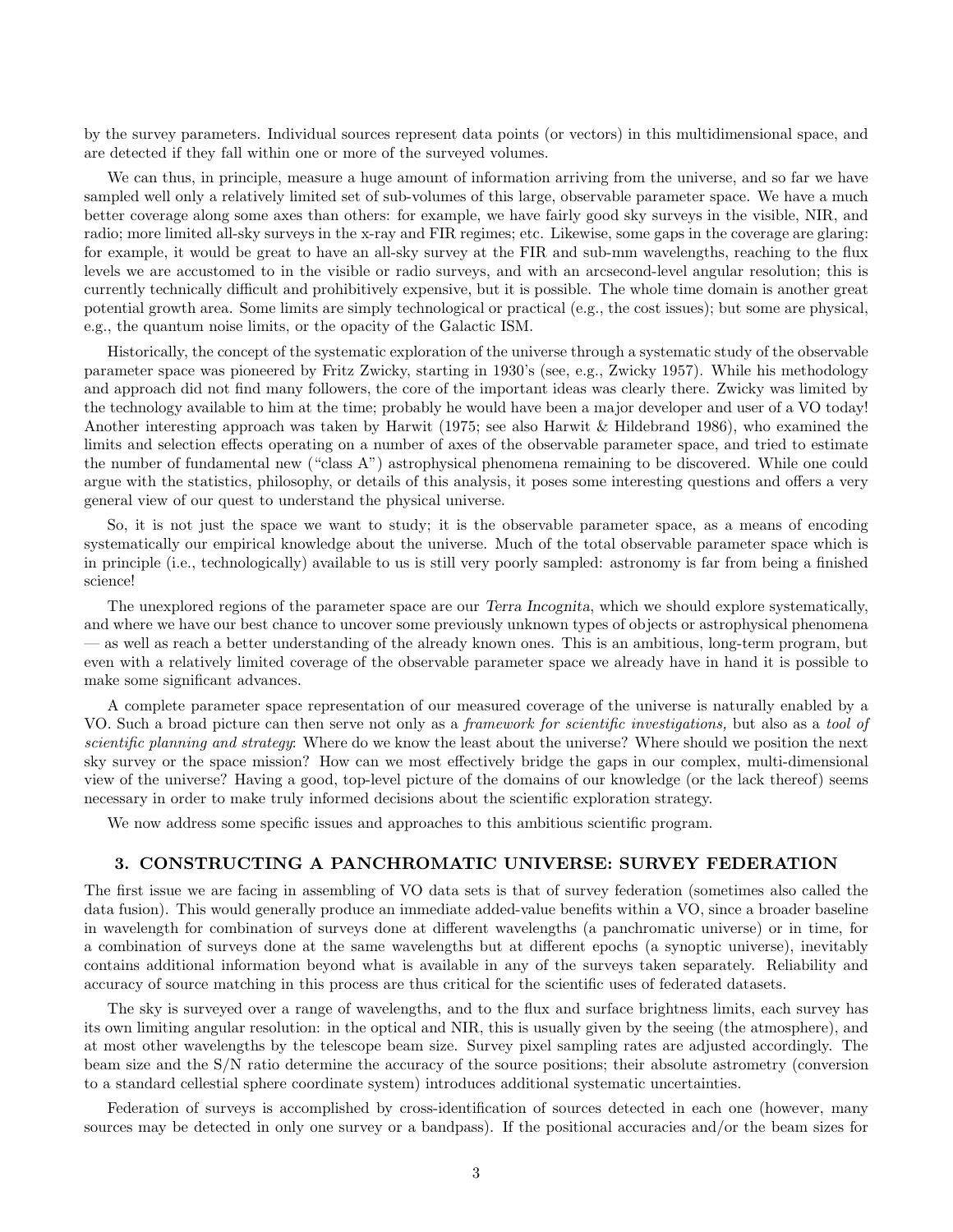

Figure 1. A schematic illustration of the problem of a panchromatic survey federation, where individual surveys may differ widely in terms of the angular resolution, source number density, foregrounds, and S/N ratios. If multiple positional coincidences for a given source ID are possible, additional information must be used to discern the most probable match.

the surveys are comparable, simple positional matching is usually sufficient; but if the effective angular resolutions and/or surface number densities of sources on the sky differ widely, more sophisticated approaches are needed (see, e.g., Lonsdale et al. 1997, Rutledge et al. 2000, and references therein). One can also introduce astrophysicallymotivated constraints, e.g., flux ratios for the possible counterparts; while that may be helpful in selecting common types of objects, it would by definition bias against discovering sources with anomalous or unusual properties (e.g., spectral energy distributions).

### 4. CLUSTERING ANALYSIS CHALLENGES IN THE VO CONTEXT

A major exploration technique envisioned for the VO would be the unsupervised clustering of data vectors in some parameter space of observed properties of detected sources. Aside from the computational challenges when large numbers of data vectors and large numbers of dimensions are involved, this task poses some highly non-trivial statistical and methodological problems, inviting collaborative efforts between astronomers, computer scientists, and statisticians. The problems are driven not just by the sheer size of the data sets, but mainly by the *heterogeneity* and intrinsic complexity of the data.

Separation of data into different types of objects, be it known or unknown in nature, can be approached as a problem in automated classification or clustering analysis. This is a part of a more general and rapidly growing field of Data Mining (DM) and Knowledge Discovery in Databases (KDD). We see here great opportunities for collaborations between astronomers and computer scientists and statisticians. For an overview of some of the issues and methods, see the volume edited by Fayyad et al. (1996).

Once the measurements of source parameters from one or a number of federated sky surveys are assembled, they can be represented as data vectors in some (usually high-dimensionality) parameter space of observed source attributes. The exploration of observable parameter spaces, created by combining of large sky surveys over a range of wavelengths, will be one of the chief scientific purposes of a VO. This includes an exciting possibility of discovering some previously unknown types of astronomical objects or phenomena (see Djorgovski et al. 2001a, 2001b), and even a more general approach to SETI (Djorgovski 2000).

Whereas some of the VO science would be done in the image (pixels) domain, and some in the interaction between the image and catalog domains, most of the science (at least in the initial years) may be done purely in the catalog domain of individual or federated sky surveys. A typical VO data set may be a catalog of  $\sim 10^8 - 10^9$  sources with  $\sim 10^2$  measured attributes each, i.e., a set of  $\sim 10^9$  data vectors in a  $\sim 100$ -dimensional parameter space.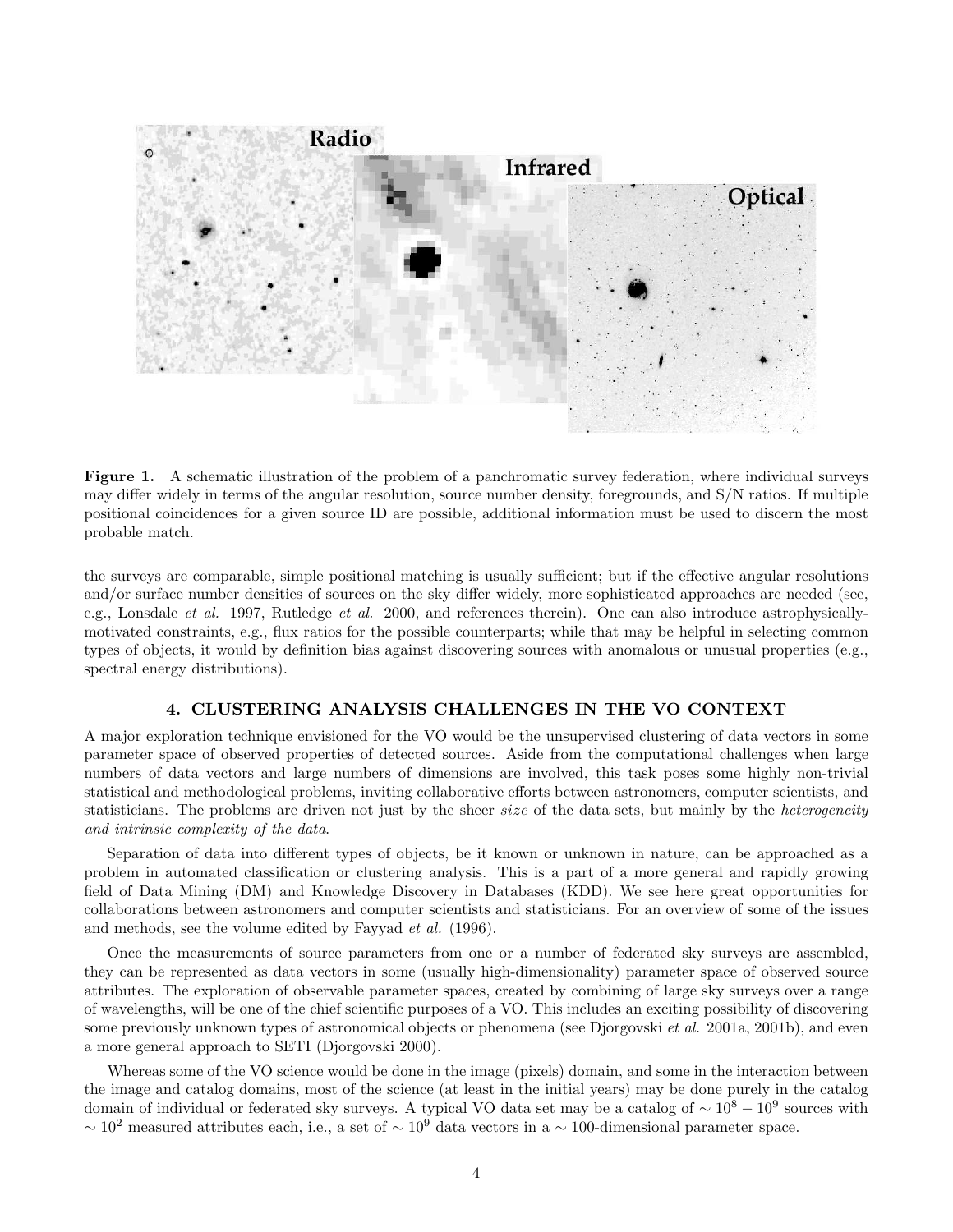Dealing with the analysis of such data sets is obviously an inherently multivariate statistical problem. Complications abound: parameter correlations will exist; observational limits (selection effects) will generally have a complex geometry; for some of the sources some of the measured parameters may be only upper or lower limits; the measurement errors may vary widely; some of the parameters will be continuous, and some discrete, or even without a well-defined metric; etc. In other words, analysis of the VO data sets will present many challenging problems for applied multivariate statistics, and their correct statistical description should translate into a proper (and computationally efficient) algorithmic representation.

In the catalog domain, data can be viewed as a set of  $n$  points or vectors in an  $m$ -dimensional parameter space, where  $n$  can be in the range of many millions or even billions, and  $m$  in the range of a few tens to hundreds. The data may be clustered in  $k$  statistically distinct classes, which could be modeled, e.g., as multivariate Gaussian clouds, and which hopefully correspond to physically distinct classes of objects (e.g., stars, galaxies, quasars, etc.). If the number of object classes k is known (or declared) a priori, and training data set of representative objects is available, the problem reduces to supervised classification, where tools such as Artificial Neural Nets or Decision trees can be used. This is now commonly done for star-galaxy separation in the optical or NIR sky surveys (e.g., Odewahn et al. 1992, or Weir *et al.* 1995). Searches for known types of objects with predictable signatures in the parameter space (e.g., high-z quasars) can be also cast in this way.

However, a more interesting and less biased approach is where the number of classes  $k$  is not known, and it has to be derived from the data themselves. The problem of unsupervised classification is to determine this number in some objective and statistically sound manner, and then to associate class membership probabilities for all objects. Majority of objects may fall into a small number of classes, e.g., normal stars or galaxies. What is of special interest are objects which belong to much less populated clusters, or even individual outliers with low membership probabilities for any major class. Some initial experiments with unsupervised clustering algorithms in the astronomical context include, e.g., Goebel et al. (1989), Weir et al. (1995), de Carvalho et al. (1995), Yoo et al. (1996), etc., but full-scale applications to major digital sky surveys yet remain to be done.

This may be a computationally very expensive problem. For the simple  $K$ -means algorithm, the computing cost scales as  $K \times N \times I \times D$ , where K is the number of clusters chosen a priori, N is the number of data vectors (detected objects),  $I$  is the number of iterations, and  $D$  is the number of data dimensions (measured parameters per object). For the more powerful Expectation Maximisation technique, the cost scales as  $K \times N \times I \times D^2$ , and again one must decide  $a$  priori on the value of  $K$ . If this number has to be determined intrinsically from the data, e.g., with the Monte Carlo Cross Validation method, the cost scales as  $M \times K_{max}^2 \times N \times I \times D^2$  where M is the number of Monte Carlo trials/partitions, and  $K_{max}$  is the maximum number of clusters tried. Even with the typical numbers for the existing large digital sky surveys  $(N \sim 10^8 - 10^9, D \sim 10 - 100)$  this is already reaching in the realm of Terascale computing, especially in the context of an interactive and iterative application of these analysis tools. Development of faster and smarter algorithms is clearly a priority.

One technique which can simplify the problem is the multi-resolution clustering. In this regime, expensive parameters to estimate, such as the number of classes and the initial broad clustering are quickly estimated using traditional techniques, and then one could proceed to refine the model locally and globally by iterating until some objective statistical (e.g., Bayesian) criterion is satisfied.

Physically, the data set may consist of a number of distinct classes of objects, such as stars (including a range of spectral types), galaxies (including a range of Hubble types or morphologies), quasars, etc. Within each object class or subclass, some of the physical properties may be correlated, and some of these correlations may be already known and some as yet unknown, and their discovery would be an important scientific result by itself. Some of the correlations may be spurious (e.g., driven by sample selection effects), or simply uninteresting (e.g., objects brighter in one optical bandpass will tend to be brighter in another optical bandpass). Correlations of independently measured physical parameters represent a reduction of the statistical dimensionality in a multidimensional data parameter space, and their discovery may be an integral part of the clustering analysis.

Typical scientific questions posed by an astronomer (VO user) may include: How many statistically distinct classes of objects are in this data set, and which objects are to be assigned to which class, along with association probabilities? Are there any previously unknown classes of objects, i.e., statistically significant "clouds" in the parameter space distinct from the "common" types of objects (e.g., normal stars or galaxies)? Are there rare outliers, i.e., individual objects with a low probability of belonging to any one of the dominant classes? Are there interesting (in general,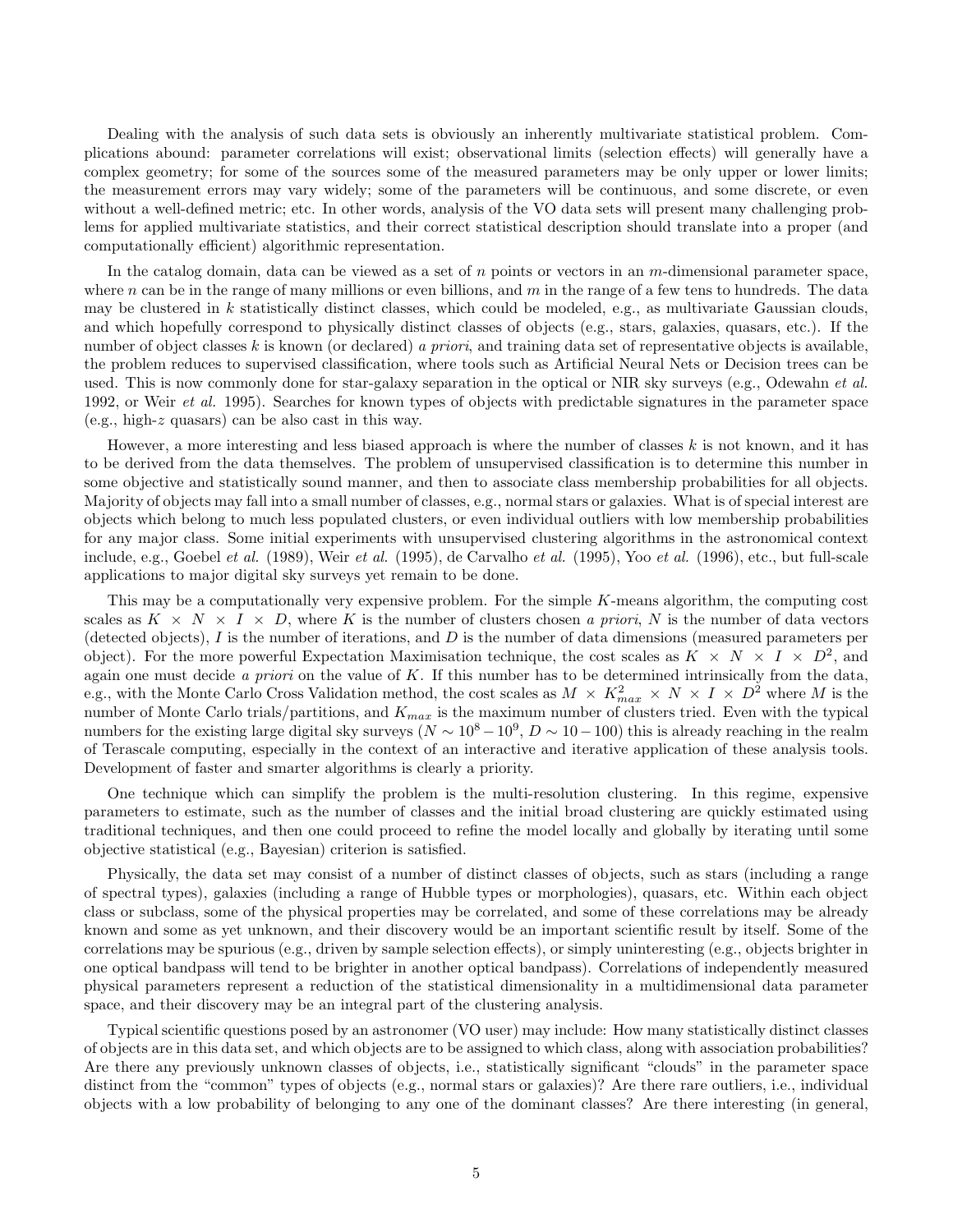A Generic Machine-Assisted Discovery Problem: Data Mapping and a Search for Outliers



Figure 2. A schematic illustration of the problem of clustering analysis in some parameter space. In this example, there are 3 dimensions,  $p1$ ,  $p2$ , and  $p3$  (e.g., some flux ratios or morphological paremeters), and most of the data points belong to 3 major clusters, denoted  $dc1$ ,  $dc2$ , and  $dc3$  (e.g., stars, galaxies, and ordinary quasars). One approach is to isolate these major classes of objects for some statistical studies, e.g., stars as probes of the Galactic structure, or galaxies as probes of the large scale structure of the universe, and filter out the "anomalous" objects. A complementary view is to look for other, less populated, but statistically significant, distinct clusters of data points, or even individual outliers, as possible examples of rare or unknown types of objects. Another possibility is to look for holes (negative clusters) within the major clusters, as they may point to some interesting physical phenomenon – or to a problem with the data.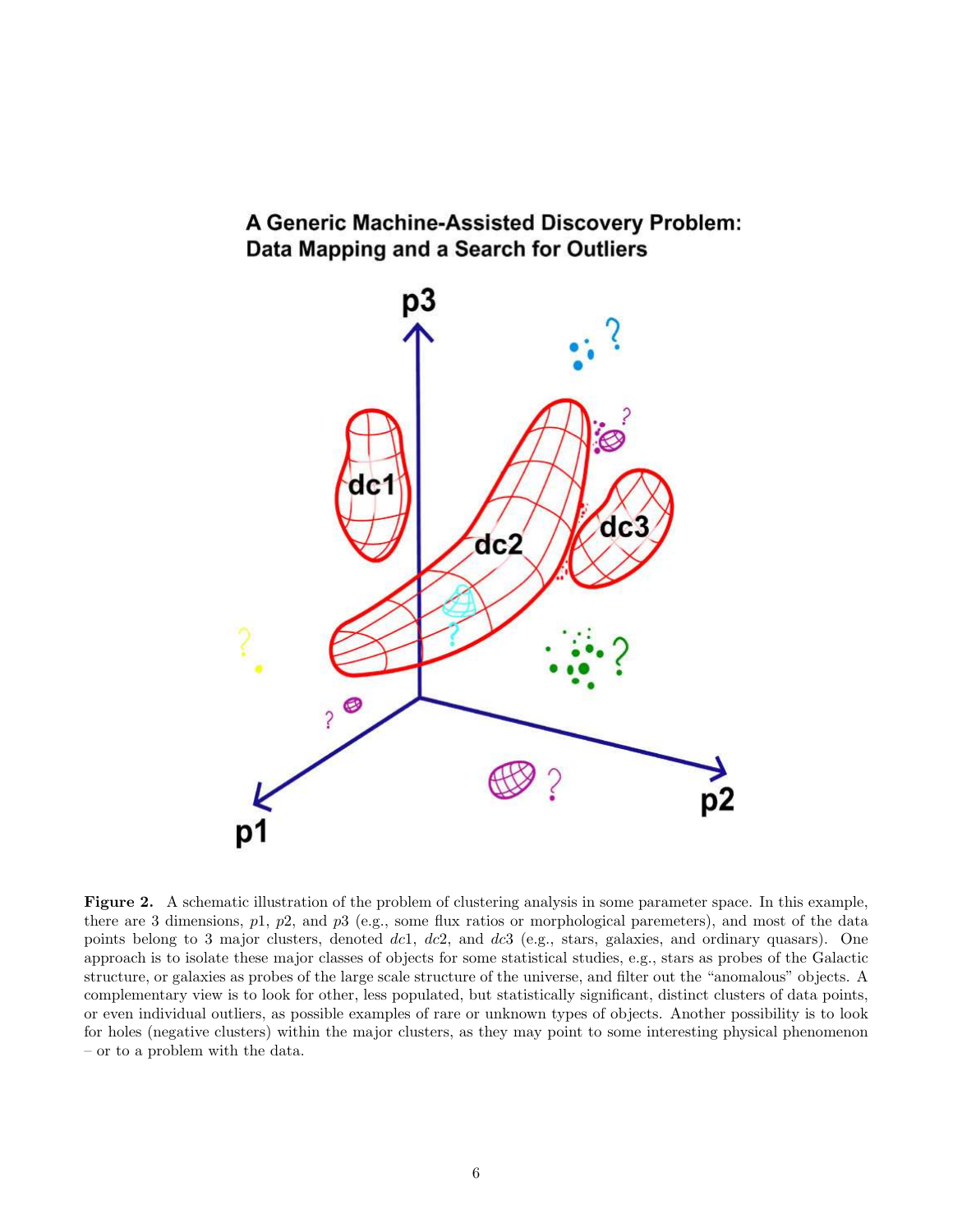

Figure 3. An actual example of a color parameter space selection of astrophysically interesting types of objects (high-redshift and type-2 quasars), selected from Digital Palomar Observatory Sky Survey (DPOSS; Djorgovski et al. 1999).  $Top: A$  representative color-color plot for objects classified as PSF-like in DPOSS. The dots are normal stars with  $r \sim 19$  mag. Solid circles are some of the  $z > 4$  quasars, and open circles are some of the type-2 quasars found in this survey. Middle : A spectrum of a typical  $z > 4$  quasar, with the DPOSS bandpasses shown as the dotted lines. The mean flux drop blueward of the Ly $\alpha$  line, caused by the absorption by Ly $\alpha$  forest and sometimes a Lyman-limit system, gives these objects a very red  $(g - r)$  color, while their intrinsic blue color is retained in  $(r - i)$ , placing them in the lower right portion of this color-color diagram. Bottom : A spectrum of a typical type-2 quasar, with the DPOSS bandpasses shown as the dotted lines. The presence of the strong  $[O III]$  lines is the r band places such objects below the stellar locus in this color-color diagram.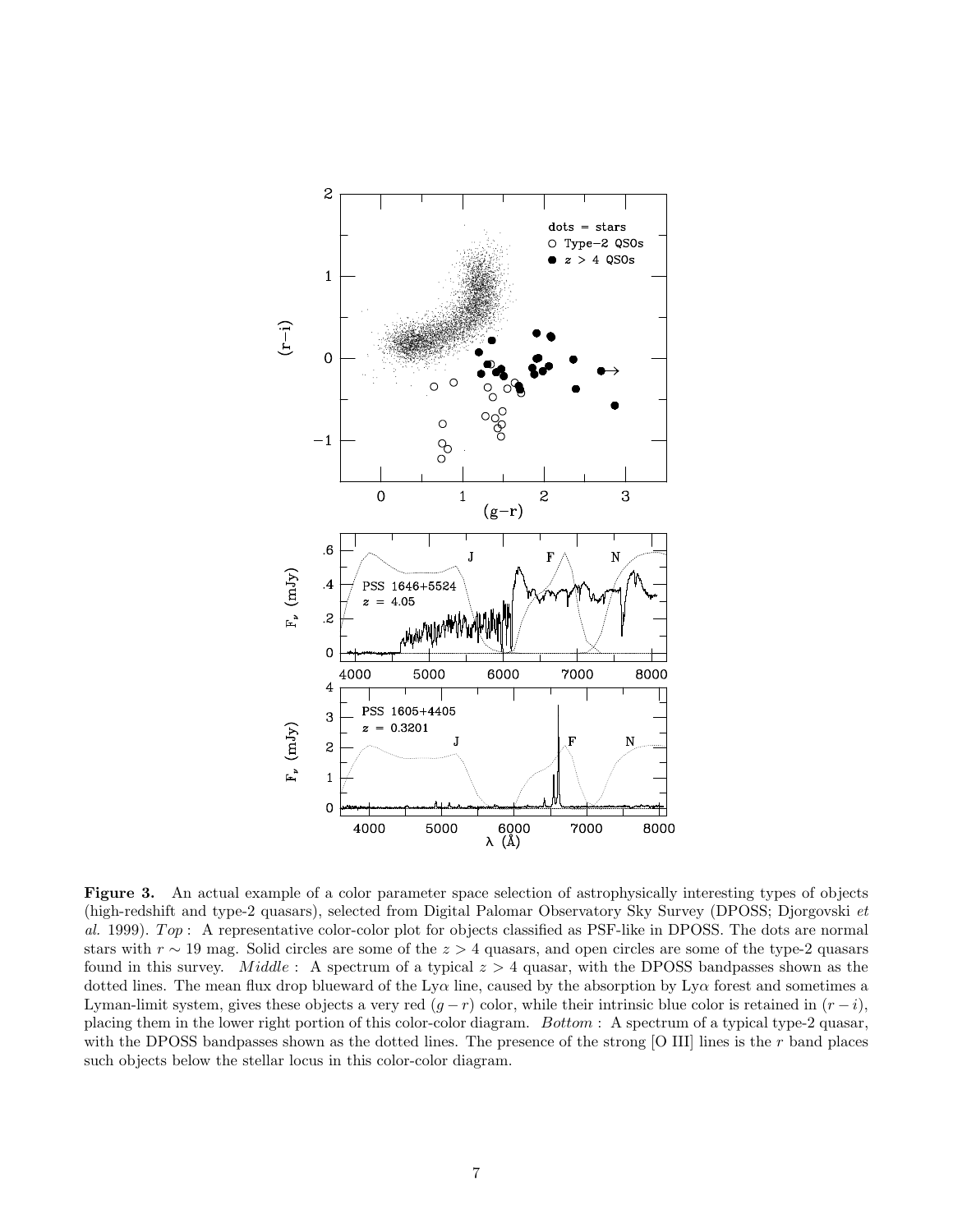multivariate) correlations among the properties of objects in any given class, and what are the optimal analytical expressions of such correlations?

However, the rich data sets we anticipate for such studies also have many complications. Their construction, especially if multiple sky surveys, catalogs, or archives are being federated (an essential VO activity) will inevitably be imperfect, posing quality control problems which must be discovered and solved first, before the scientific exploration even starts. Sources may be mismatched, there will be some gross errors or instrumental glitches within the data, subtle systematic calibration errors may affect pieces of the large data sets, etc.

In addition to the size (Terabytes, billions of data vectors) and dimensionality (hundreds of attributes per source), technical difficulties may be driven by the intrinsic heterogeneity of the data: Some of the parameters would be primary measurements, and others may be derived attributes, such as the star-galaxy classification (e.g., from a supervised classifier such as an Artificial Neural Net, or some Bayesian scheme), some may be "flags" rather than numbers, some would have error-bars associated with them, and some would not, and the error-bars may be functions of some of the parameters, e.g., fluxes. Some measurements would be present only as upper or lower limits. Some would be affected by "glitches" due to instrumental problems, and if a data set consists of a merger of two or more surveys, e.g., cross-matched optical, infrared, and radio (and this would be a common scenario within a VO), then some sources would be misidentified, and thus represent erroneous combinations of subsets of data dimensions. Surveys would be also affected by selection effects operating explicitly on some parameters (e.g., coordinate ranges, flux limits, etc.), but also mapping onto some other data dimensions through correlations of these properties; some selection effects may be unknown. These issues affect the proper statistical description of the data, which then must be reflected in the clustering algorithms.

Even after the data sets have been optimally cleaned from glitches and fully specified, the intrinsic nature of the object classes in the parameter space may not be so simple. The commonly used mixture-modeling assumption of clusters represented as multivariate Gaussian clouds is rarely a good descriptor of the reality. These multivariate "clouds" in the parameter space may have a power-law or exponential tails in some or all of the dimensions, and some may have sharp cutoffs, etc. This becomes a critical issue in evaluating the membership probabilities in partly overlapping clusters, or in a search for outliers (anomalous events) in the tails of the distributions. In general, the proper functional forms for the modeling of clusters are not known a priori, and must be discovered from the data. Applications of non-parametric techniques may be essential here.

The clusters may be well separated in some of the dimensions, but not in others. How can we objectively decide which dimensions are irrelevant, and which ones are useful? An automated and objective rejection of the "useless" dimensions, perhaps through some statistically defined enthropy criterion, could greatly simplify and speed up the clustering analysis. Techniques for dimensionality reduction, including principal component analysis and others can be used as preprocessing techniques to automatically derive the dimensions that contain most of the relevant information.

The *topology* of clustering may not be simple: there may be clusters within clusters, holes in the data distribution (negative clusters?), multiply-connected clusters, etc. Clustering may be hierarchical or multi-scale (i.e., clusters embedded within the clusters), etc.

In many situations, scientifically informed input is needed in designing the clustering experiments. Some observed parameters may have a highly significant, large dynamical range, dominate the sample variance, and naturally invite division into clusters along the corresponding parameter axes; yet they may be completely irrelevant or uninteresting scientifically. For example, if one wishes to classify sources of the basic of their broad-band spectral energy distributions (or to search for objects with unusual spectra), the mean flux itself is not important, as it mainly reflects the distance; coordinates on the sky may be unimportant (unless one specifically looks for a spatial clustering); etc. Thus, a clustering algorithm may divide the data set along one or more of such axes, and completely miss the really scientifically interesting partitions, e.g., according to the colors of objects.

One can also use intelligent sampling methods where one forms "prototypes" of the case vectors and thus reduces the number of cases to process. Prototypes can be determined from simple algorithms to get a rough estimate, and then refined using more sophisticated techniques. A clustering algorithm can initially operate in the prototype data space. The clusters found can then be refined by locally replacing each prototype by its constituent population and reanalyzing the clusters.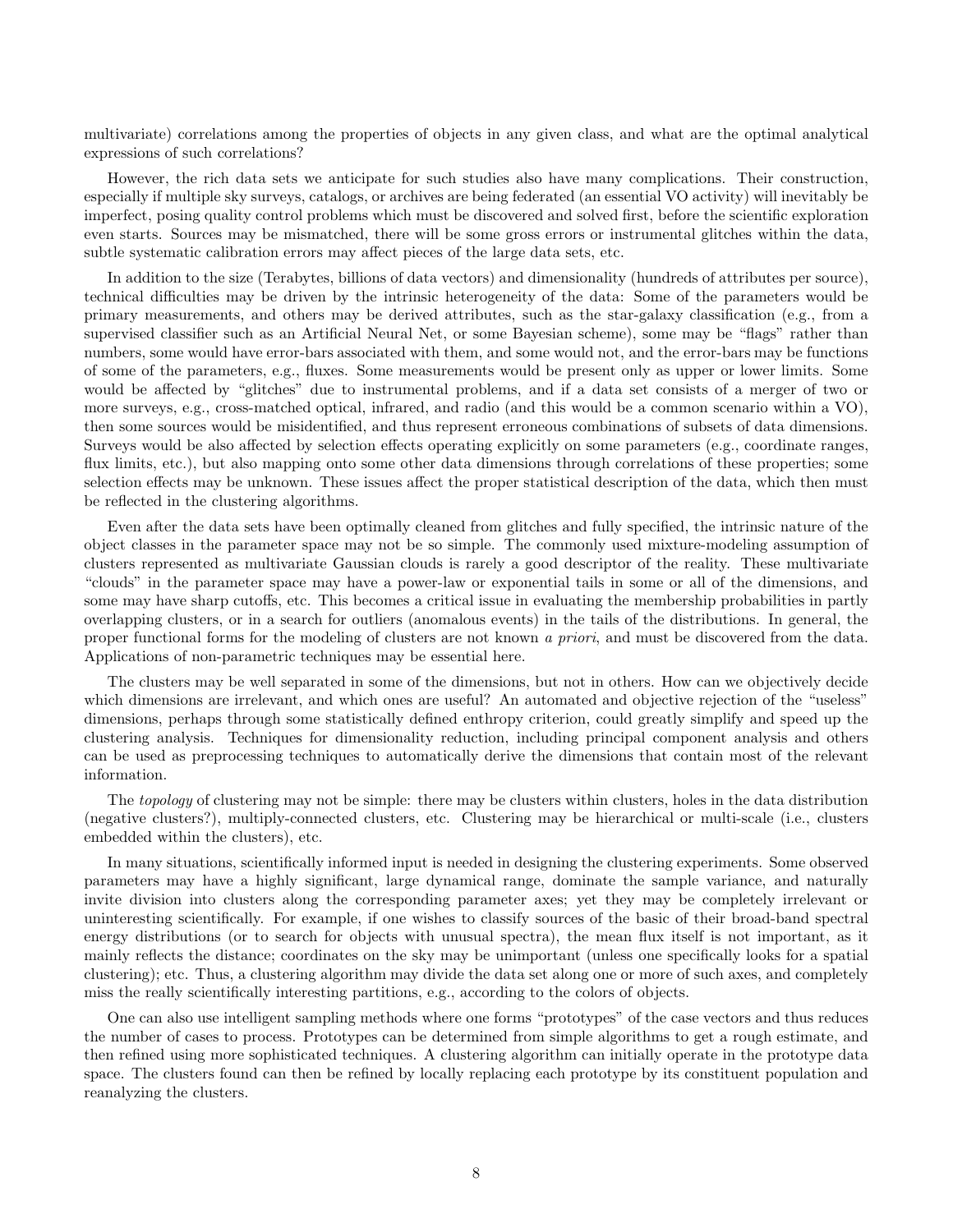

Figure 4. Clustering of galaxies in the physical space (a special case of data vectors in a parameter space, whose axes are simply spatial coordinates) illustrates some of the problems described here. Actual galaxy clusters are non-linear overdensities superposed on a clustered background; their detection requires an algorithm which can separate them correctly from fluctuations in an  $\sim 1/f$  noise background. The clustering has a complex topology, of filaments, sheets, and voids (negative clusters), and most commonly used algorithms would simply cut up this density field into strings of Gaussian beads, thus missing the essential feature of the physical distribution. (Image from a numerical simulation of structure formation, by F. Summers and the GC3 consortium, [http://lca.ncsa.uiuc.edu:8080/Summers/\)](http://lca.ncsa.uiuc.edu:8080/Summers/).

#### 5. CONCLUDING COMMENTS

An array of good unsupervised classification techniques will be an essential part of a VO toolkit. Blind applications of the commonly used (commercial or home-brewed) clustering algorithms could produce some seriously misleading or simply wrong results. The clustering methodology must be robust enough to cope with these problems, and the outcome of the analysis must have a solid statistical foundation.

Effective and powerful data visualization, applied in the parameter space itself, is another essential part of the interactive clustering analysis. Good visualisation tools are also critical for the interpretation of results, especially in an iterative environment. While clustering algorithms can assist in the partitioning of the data space, and can draw the attention to anomalous objects, ultimately a scientist guides the experiment and draws the conclusions.

Another key issue is interoperability and reusability of algorithms and models in a wide variety of problems posed by a rich data environment such as federated digital sky surveys in a VO. Implementation of clustering analysis algorithms must be done with this in mind.

Finally, scientific verification and evaluation, testing, and follow-up on any of the newly discovered classes of objects, physical clusters discovered by these methods, and other astrophysical analysis of the results is essential in order to demonstrate the actual usefulness of these techniques for a VO or other applications. Clustering analysis can be seen as a prelude to the more traditional type of astronomical studies, as a way of selecting of interesting objects of samples, and hopefully it can lead to advances in statistics and applied computer science as well.

In our experience, design and application of clustering algorithms must involve close working collaboration between astronomers, computer scientists and statisticians. There are too many unspoken assumptions, historical background knowledge specific to a given discipline, and an opaque jargon; constant communication and interchange of ideas are essential. Such genuine intellectual partnerships are guaranteed to produce results and advances in all of the disciplines involved.